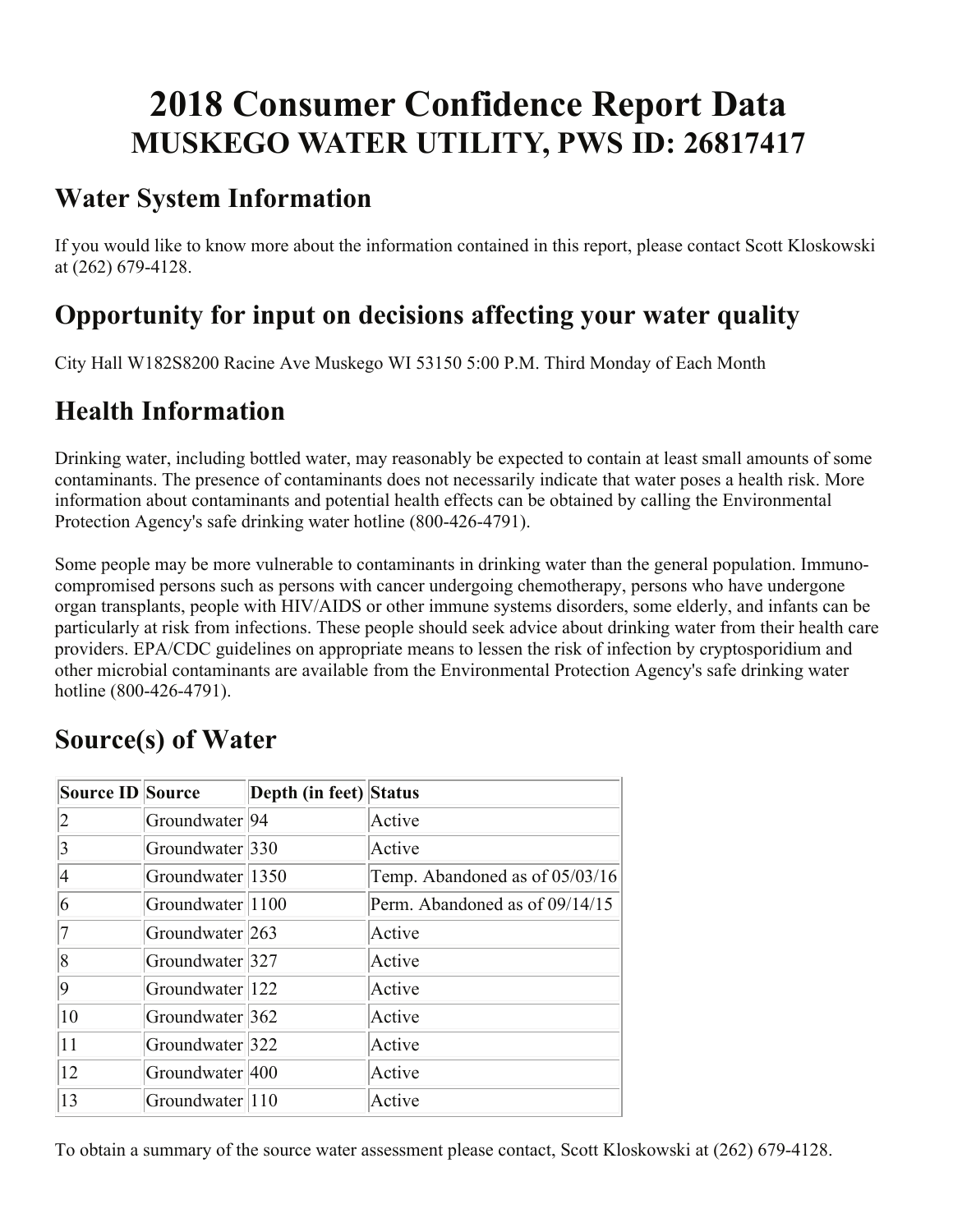# **Educational Information**

The sources of drinking water, both tap water and bottled water, include rivers, lakes, streams, ponds, reservoirs, springs and wells. As water travels over the surface of the land or through the ground, it dissolves naturally occurring minerals and, in some cases, radioactive material, and can pick up substances resulting from the presence of animals or from human activity.

Contaminants that may be present in source water include:

- Microbial contaminants, such as viruses and bacteria, which may come from sewage treatment plants, septic systems, agricultural livestock operations and wildlife.
- Inorganic contaminants, such as salts and metals, which can be naturally-occurring or result from urban stormwater runoff, industrial or domestic wastewater discharges, oil and gas production, mining or farming.
- Pesticides and herbicides, which may come from a variety of sources such as agriculture, urban stormwater runoff and residential uses.
- Organic chemical contaminants, including synthetic and volatile organic chemicals, which are byproducts of industrial processes and petroleum production, and can also come from gas stations, urban stormwater runoff and septic systems.
- Radioactive contaminants, which can be naturally occurring or be the result of oil and gas production and mining activities.

In order to ensure that tap water is safe to drink, EPA prescribes regulations that limit the amount of certain contaminants in water provided by public water systems. FDA regulations establish limits for contaminants in bottled water, which shall provide the same protection for public health.

# **Definitions**

| <b>Term</b>           | <b>Definition</b>                                                                                                                                                                                                                                                                |
|-----------------------|----------------------------------------------------------------------------------------------------------------------------------------------------------------------------------------------------------------------------------------------------------------------------------|
| AL                    | Action Level: The concentration of a contaminant which, if exceeded, triggers treatment or<br>other requirements which a water system must follow.                                                                                                                               |
| Level 1<br>Assessment | A Level 1 assessment is a study of the water system to identify potential problems and<br>determine, if possible, why total coliform bacteria have been found in our water system.                                                                                               |
| Level 2<br>Assessment | A Level 2 assessment is a very detailed study of the water system to identify potential problems<br>and determine, if possible, why an E. coli MCL violation has occurred or why total coliform<br>bacteria have been found in our water system, or both, on multiple occasions. |
| <b>MCL</b>            | Maximum Contaminant Level: The highest level of a contaminant that is allowed in drinking<br>water. MCLs are set as close to the MCLGs as feasible using the best available treatment<br>technology.                                                                             |
| <b>MCLG</b>           | Maximum Contaminant Level Goal: The level of a contaminant in drinking water below which<br>there is no known or expected risk to health. MCLGs allow for a margin of safety.                                                                                                    |
| <b>MFL</b>            | million fibers per liter                                                                                                                                                                                                                                                         |
| <b>MRDL</b>           | Maximum residual disinfectant level: The highest level of a disinfectant allowed in drinking<br>water. There is convincing evidence that addition of a disinfectant is necessary for control of<br>microbial contaminants.                                                       |
| <b>MRDLG</b>          | Maximum residual disinfectant level goal: The level of a drinking water disinfectant below<br>which there is no known or expected risk to health. MRDLGs do not reflect the benefits of the<br>use of disinfectants to control microbial contaminants.                           |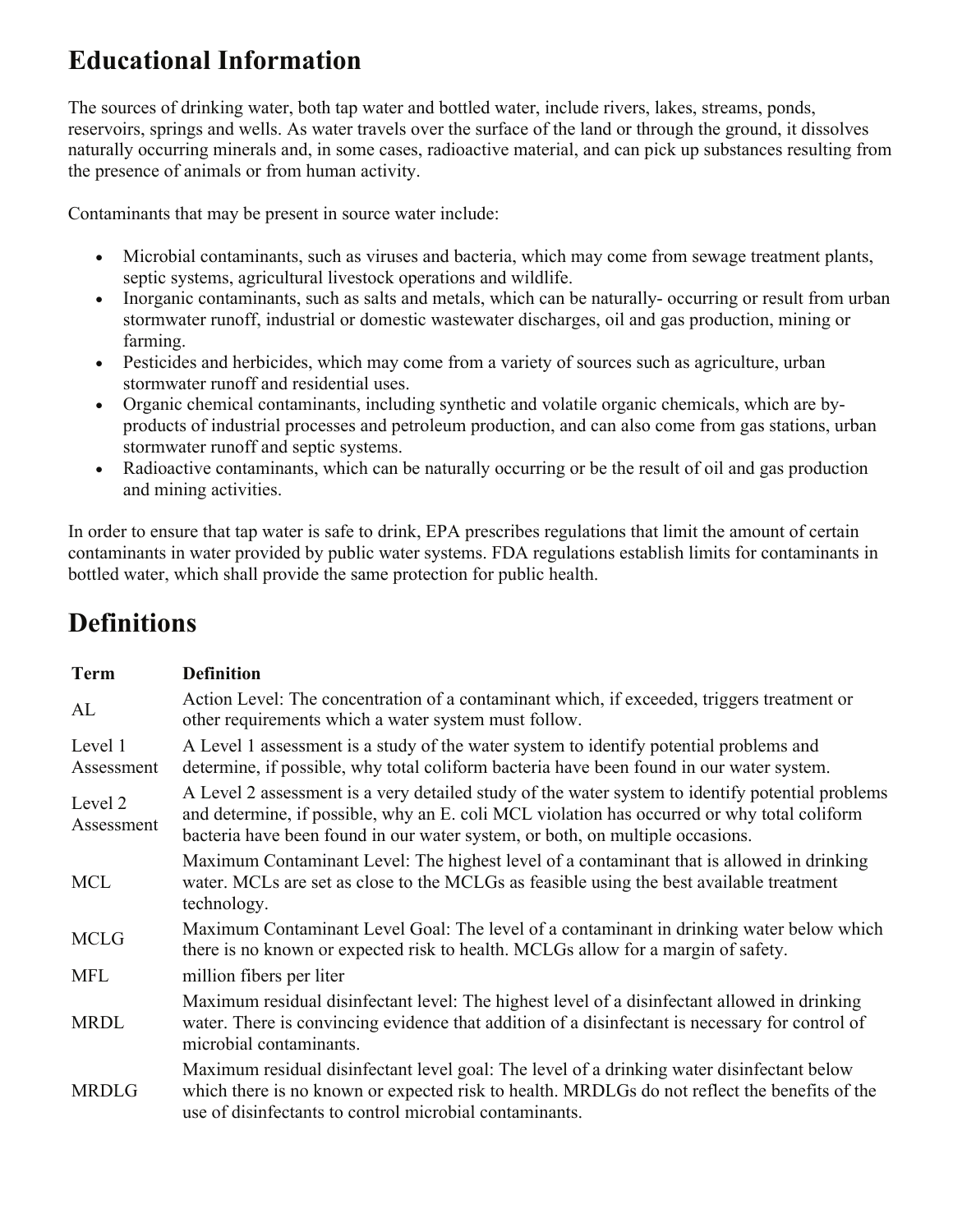| <b>Term</b> | <b>Definition</b>                                                                                           |
|-------------|-------------------------------------------------------------------------------------------------------------|
| mrem/year   | millirems per year (a measure of radiation absorbed by the body)                                            |
| <b>NTU</b>  | Nephelometric Turbidity Units                                                                               |
| pCi/l       | picocuries per liter (a measure of radioactivity)                                                           |
| ppm         | parts per million, or milligrams per liter (mg/l)                                                           |
| ppb         | parts per billion, or micrograms per liter (ug/l)                                                           |
| ppt         | parts per trillion, or nanograms per liter                                                                  |
| ppq         | parts per quadrillion, or picograms per liter                                                               |
| <b>TCR</b>  | Total Coliform Rule                                                                                         |
| <b>TT</b>   | Treatment Technique: A required process intended to reduce the level of a contaminant in<br>drinking water. |

### **Detected Contaminants**

Your water was tested for many contaminants last year. We are allowed to monitor for some contaminants less frequently than once a year. The following tables list only those contaminants which were detected in your water. If a contaminant was detected last year, it will appear in the following tables without a sample date. If the contaminant was not monitored last year, but was detected within the last 5 years, it will appear in the tables below along with the sample date.

### **Disinfection Byproducts**

| <b>Contaminant</b><br>$l$ (units) |              |    | Site MCL MCLG Eevel |     |     | $\fbox{Range} \begin{bmatrix} \text{Sample Date (if} \\ \text{prior to 2018)} \end{bmatrix},$ |    | Violation Typical Source of<br>Contaminant   |
|-----------------------------------|--------------|----|---------------------|-----|-----|-----------------------------------------------------------------------------------------------|----|----------------------------------------------|
| $HAAS$ (ppb)                      | D-<br>43     | 60 | 60                  |     |     |                                                                                               | No | By-product of drinking<br>water chlorination |
| $\ THM$ (ppb)                     | $\mathsf{D}$ | 80 |                     | 6.3 | 6.3 |                                                                                               | No | By-product of drinking<br>water chlorination |

### **Inorganic Contaminants**

| <b>Contaminant</b><br>$l$ (units)  |        | Site MCL MCLG | Level<br>Found | Range                | <b>Sample Date</b><br>(if prior to<br>2018) | <b>Violation</b> | <b>Typical Source of</b><br>Contaminant                                                                         |
|------------------------------------|--------|---------------|----------------|----------------------|---------------------------------------------|------------------|-----------------------------------------------------------------------------------------------------------------|
| ARSENIC<br>$\langle (ppb) \rangle$ | 10     | $\ln/a$       |                | $ 3 - 7 $            | 2/21/2017                                   | No               | Erosion of natural deposits;<br>Runoff from orchards; Runoff<br>from glass and electronics<br>production wastes |
| <b>BARIUM</b><br>(ppm)             | $ 2\>$ |               | 0.160          | $ 0.011 -$<br> 0.160 | 2/27/2017                                   | No               | Discharge of drilling wastes;<br>Discharge from metal<br>refineries; Erosion of natural<br>deposits             |
| <b>FLUORIDE</b><br>(ppm)           | 4      | $\vert 4$     | 1.8            | $ 0.3 -$<br>1.8      | 2/21/2017                                   | No               | Erosion of natural deposits;<br>Water additive which<br>promotes strong teeth;                                  |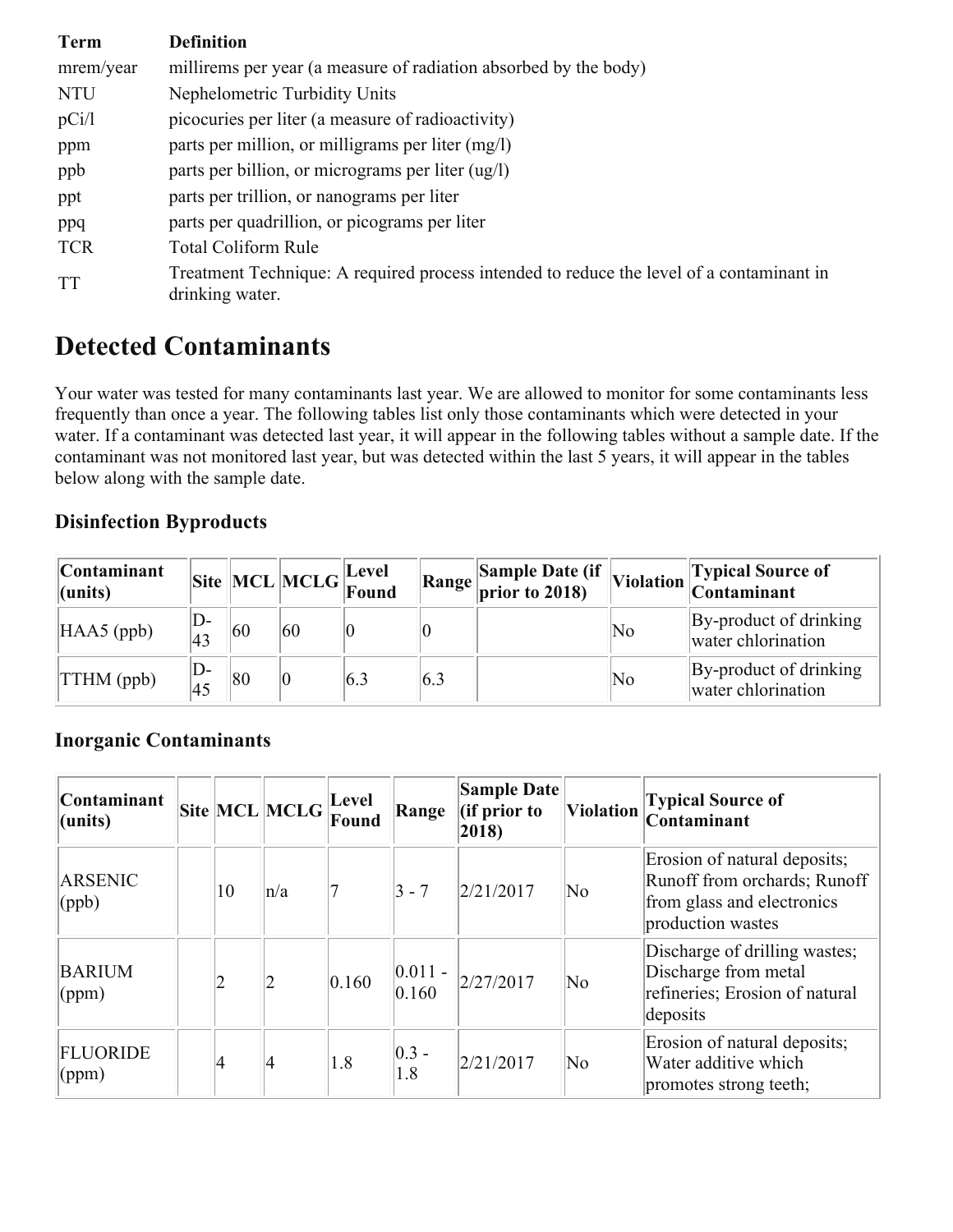| <b>Contaminant</b><br>$l$ (units) |         | $\boxed{\text{Site}}\boxed{\text{MCL}}\boxed{\text{MCLG}}\boxed{\text{Level}}\text{Found}}$ |       | Range              | <b>Sample Date</b><br>$\ $ (if prior to<br>2018) |    | Violation Typical Source of<br>Contaminant          |
|-----------------------------------|---------|---------------------------------------------------------------------------------------------|-------|--------------------|--------------------------------------------------|----|-----------------------------------------------------|
|                                   |         |                                                                                             |       |                    |                                                  |    | Discharge from fertilizer and<br>aluminum factories |
| <b>SODIUM</b><br>(ppm)            | $\ln/a$ | $\ln/a$                                                                                     | 54.70 | $ 6.69 -$<br>54.70 | 2/21/2017                                        | No | ∣n∕a                                                |

| Contaminant<br>(units) | <b>Action</b><br>Level | <b>MCLG</b> | 90th<br>Percentile<br>Level<br>Found | $#$ of<br><b>Results</b>                                   | Sample<br>Date (if<br>prior to<br>$ 2018\rangle$ | <b>Violation</b> | <b>Typical Source of</b><br>Contaminant                                                                            |
|------------------------|------------------------|-------------|--------------------------------------|------------------------------------------------------------|--------------------------------------------------|------------------|--------------------------------------------------------------------------------------------------------------------|
| <b>COPPER</b><br>(ppm) | $ AL=1.3 $             | 1.3         | 0.1660                               | $0$ of 20<br>results were<br>above the<br>action<br>level. | 8/10/2017                                        | No               | Corrosion of household<br>plumbing systems;<br>Erosion of natural<br>deposits; Leaching from<br>wood preservatives |
| $LEAD$ (ppb)           | $ AL=15$               | 0           | 6.95                                 | $2$ of 20<br>results were<br>above the<br>action<br>level. | 8/9/2017                                         | No               | Corrosion of household<br>plumbing systems;<br>Erosion of natural<br>deposits                                      |

#### **Radioactive Contaminants**

| <b>Contaminant</b><br>$ $ (units)                      |  | $\left\Vert \text{Site} \right\Vert \text{MCL} \left\Vert \text{MCLG} \right\Vert_{\text{Found}}^{ \text{Level}}$ |    | Range            | Sample Date (if<br>$\vert$ prior to 2018) |    | Violation Typical Source of    |
|--------------------------------------------------------|--|-------------------------------------------------------------------------------------------------------------------|----|------------------|-------------------------------------------|----|--------------------------------|
| $\overline{\text{RADIUM}}$ , (226 +<br>$ 228)$ (pCi/l) |  | $ 0\rangle$                                                                                                       | :Ս | $ 0.0 -$<br> 0.3 | 2/20/2017                                 | No | Erosion of natural<br>deposits |

### **Health effects for any contaminants with MCL violations/Action Level Exceedances**

#### **Contaminant Health Effects**

LEAD Infants and children who drink water containing lead in excess of the action level could experience delays in their physical or mental development. Children could show slight deficits in attention span and learning abilities. Adults who drink this water over many years could develop kidney problems or high blood pressure.

### **Additional Health Information**

While your drinking water meets USEPA's standard for **arsenic**, it does contain low levels of arsenic. USEPA's standard balances the current understanding of arsenic's possible health effects against the costs of removing arsenic from drinking water. USEPA continues to research the health effects of low levels of arsenic, which is a mineral known to cause cancer in humans at high concentrations and is linked to other health effects such as skin damage and circulatory problems.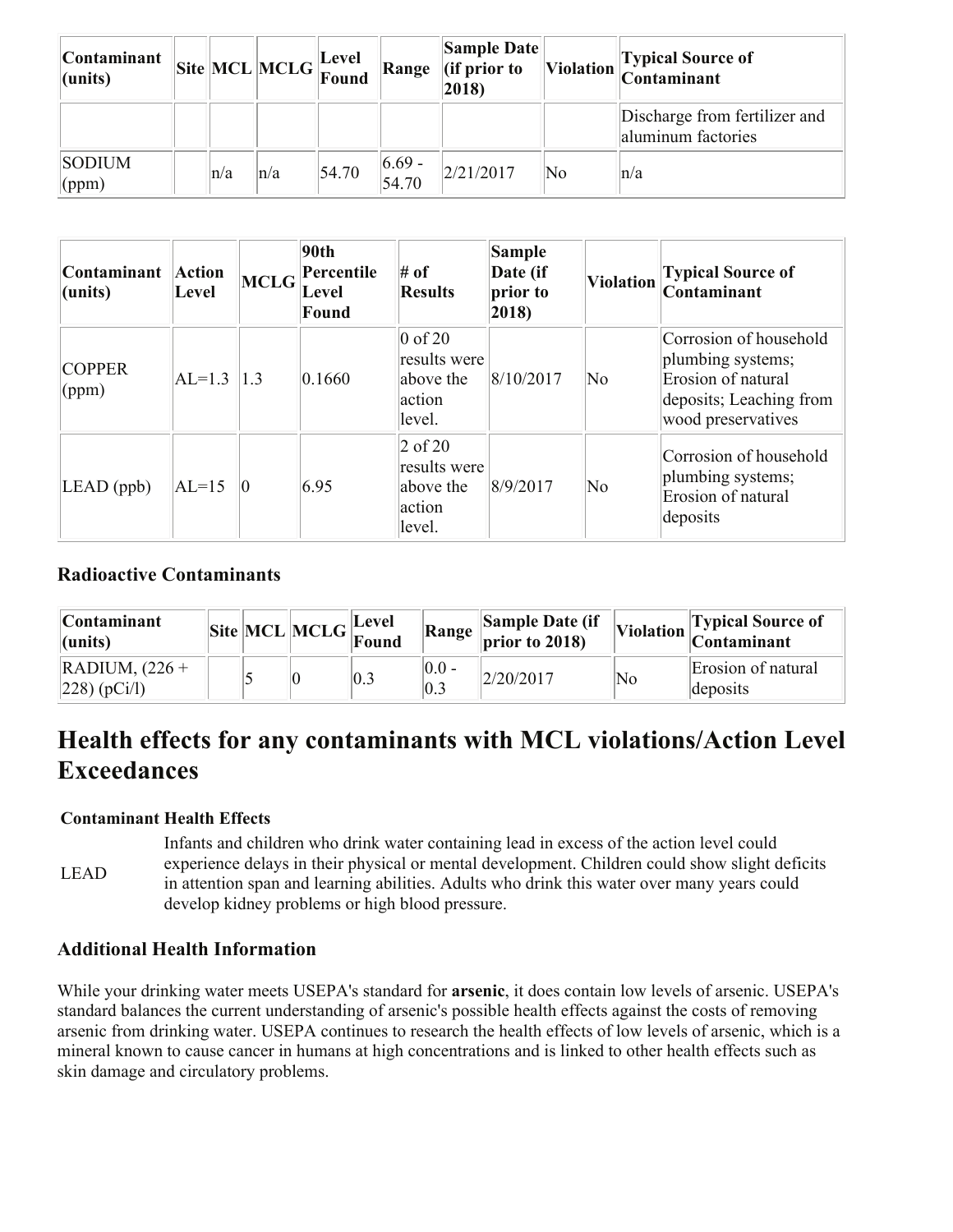If present, elevated levels of lead can cause serious health problems, especially for pregnant women and young children. Lead in drinking water is primarily from materials and components associated with service lines and home plumbing. Muskego Water Utility is responsible for providing high quality drinking water, but cannot control the variety of materials used in plumbing components. When your water has been sitting for several hours, you can minimize the potential for lead exposure by flushing your tap for 30 seconds to 2 minutes before using water for drinking or cooking. If you are concerned about lead in your water, you may wish to have your water tested. Information on lead in drinking water, testing methods, and steps you can take to minimize exposure is available from the Safe Drinking Water Hotline or at www.epa.gov/safewater/lead.

# **Other Compliance**

**Violation of the Terms of a Variance, Exemption, or Administrative or Judicial Order**

NONE

**Noncompliance with Recordkeeping and Compliance Data**

NONE